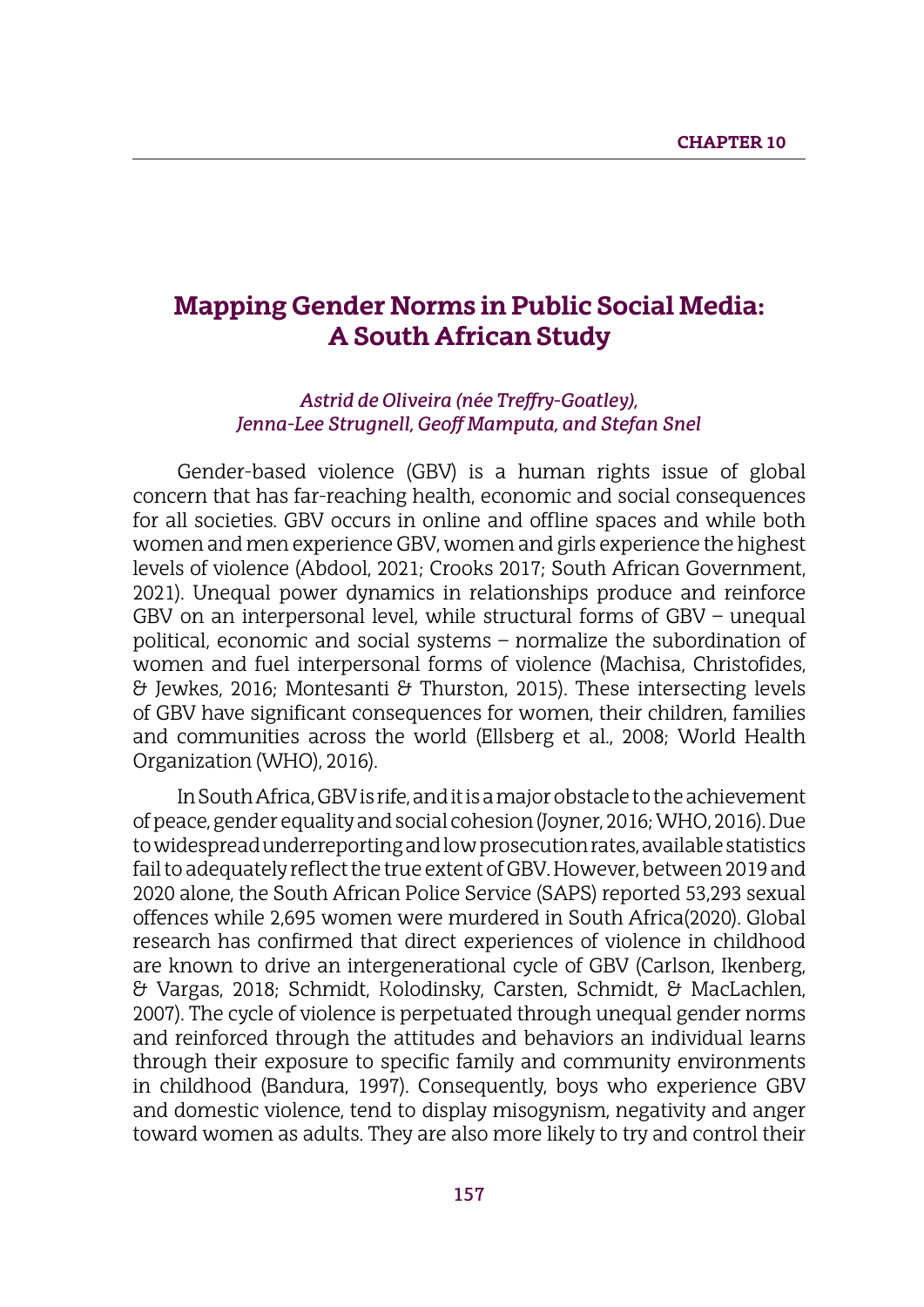partners and to be perpetrators of GBV in adulthood (Cunha & Gonçalves, 2015; Schmidt et al., 2007).

This concept of cyclical violence links to Bronfenbrenner's well established ecological model, which acknowledges that a person's behavior is influenced by their interaction with their physical, social, economic and political environments (2001). Accordingly, conflict, postconflict and high-violence settings are known to give rise to multiple forms of trauma (Machisa et al., 2016). This was evident in South Africa recently, where cases of GBV escalated radically in response to the Covid-19 crisis, particularly during the 'hard lock down' of 2020, when many women and girls faced confinement with abusive male relatives and partners (Dlamini, 2021). Moreover, in June 2020, following the return to lockdown "level three" in South Africa, when alcohol sales reopened and a greater freedom of movement was allowed, femicide and GBV escalated to an even more alarming level. During this period, we received daily reports of women and girls who were being brutally abused and murdered at the hands of men. Tshegofatso Pule, who was eight months pregnant when she was stabbed to death and left hanging from a tree, is one horrific example (BBC News, 2021).

Many South African expressed their feelings of hopelessness and frustration with GBV on social media by sharing stories of violence and by tagging their posts with hashtags such as, "#MenAreTrash". This is a key example of the increasingly important role that social media plays in our everyday lives. Virtual communities and networks offer individuals opportunities to interact and to find solidarity by sharing experiences, information, ideas and interests (Munzel & Werner, 2013; Obar & Wildman 2015). The number of social media users is rapidly growing and so is the amount of time that people spend on social media sites. For example, by October 2020, there were over four billion social media users in the world (Kemp, 2021). In the same year, the number of social media users in South Africa increased by 14% from 22 to 25 million people (Park, 2021). Interestingly, South Africans spend an exceptional amount of time on social media – an average of 3.2 hours a day, compared to the global average of 2.4 hours (Park, 2021).

This rapid growth in social media usage in South Africa presents a valuable opportunity for researchers to learn more about social dynamics in this setting. Here, we report on an ongoing project, piloted in 2020, where we apply advanced social media analytics to investigate the workings of gendered discourses and attitudes in real time and to challenge the cycle of GBV in collaboration with male change agents through online dialogue.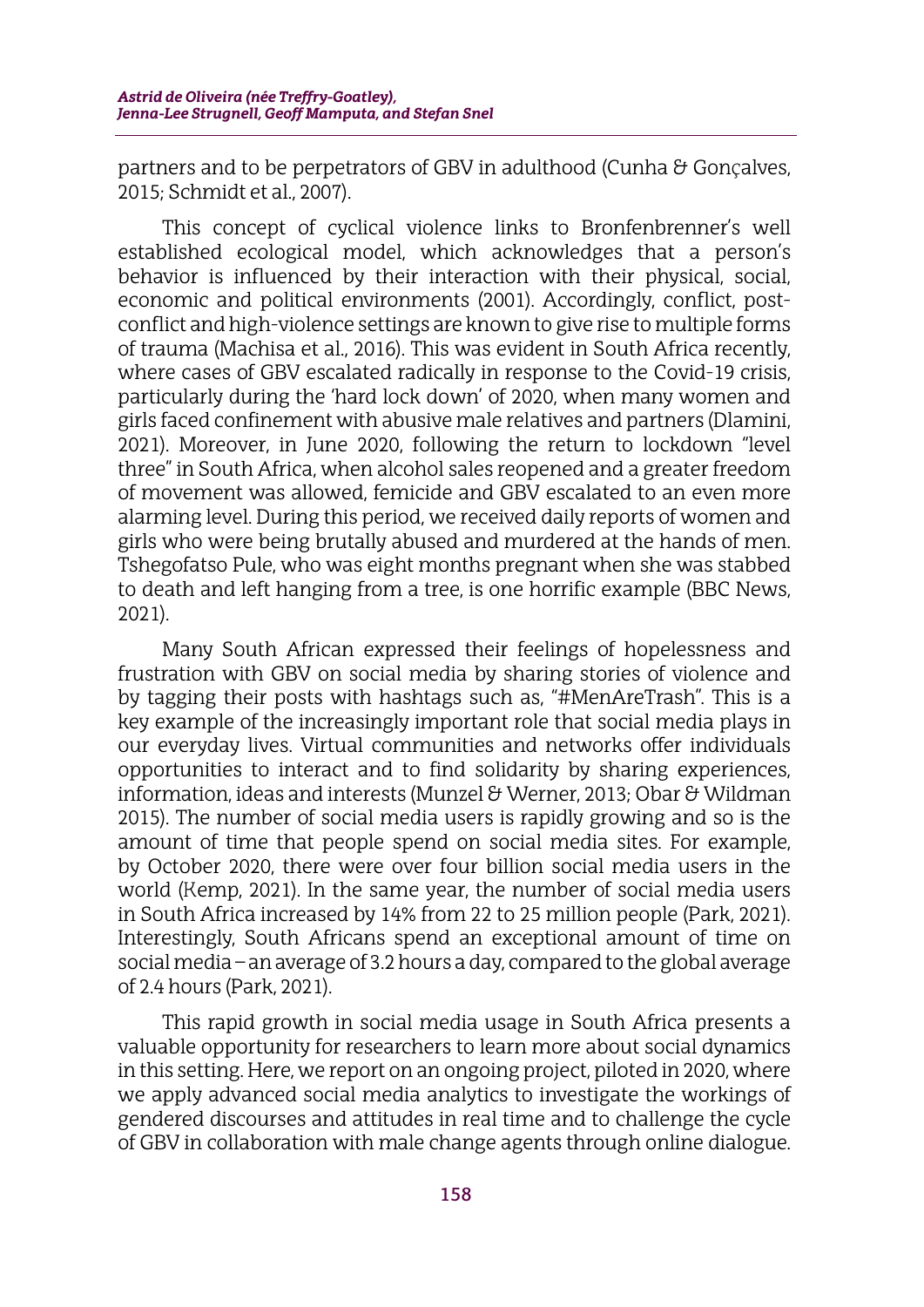Given our interest in the intergenerational cycle of violence, we explore linkages between children, parents and gendered discourses.

### **Methodology**

*Overlapping project phases:* Our project has two overlapping phases: Research and Engagement. Here, we share results from our preliminary social media research. While this first phase of the project is more researchfocused, the research team will continuously conduct social media analytics over the 12-month life span of this project and will use these findings to inform our online dialogue facilitation. Moreover, the dialogue facilitation team will continue to share insights from their work with the research team to enrich the knowledge generated through this work.

*Analytic process:* There are four distinct phases in social media data analysis. These are: discovery, collection, preparation, and analysis (Stieglitz, Mirbabaie, Fromm, & Melzer, 2018). The first step in our data discovery phase was to draw up a list of keywords. The research and dialogue facilitation teams contributed to this list collaboratively through a shared spreadsheet. To create this list, the research team drew on existing knowledge, and conducted desktop research, a literature review and a review of social media. Concurrently, three dialogue facilitators recorded insights and keywords gained through exploratory dialogue facilitation. Given our interest in the intergenerational cycle of violence, we focused on identifying which linked to social dynamics between children, parents and gendered discourses. Our final keyword list comprised 52 words in isiZulu, isiXhosa, Afrikaans, English, and slang. We entered this list of words into a social media analytics tool called "Brandwatch'' and conducted a search of gendered discourses and attitudes on public social media between 9 December 2021 and 8 February 2022. Next, we "collected" the resulting data and "prepared" it for analysis by refining the query. This was achieved by removing "catchall keywords'' and adding keywords.

The final step was data analysis. We applied thematic analysis, which involves studying the emerging patterns in the data and exploring how units of meaning connect to form themes (Braun & Clarke, 2006). Thematic analysis can highlight individuals' perspectives, ideas and experiences, and can be used to generate fresh insight into the social dynamics behind human behavior. Accordingly, we analyzed the collected data thematically to interpret the data and to gain insight into dominant themes and trends. The final step in our analysis process involved checking, refining and reviewing each theme and naming these categories to link to the specific data.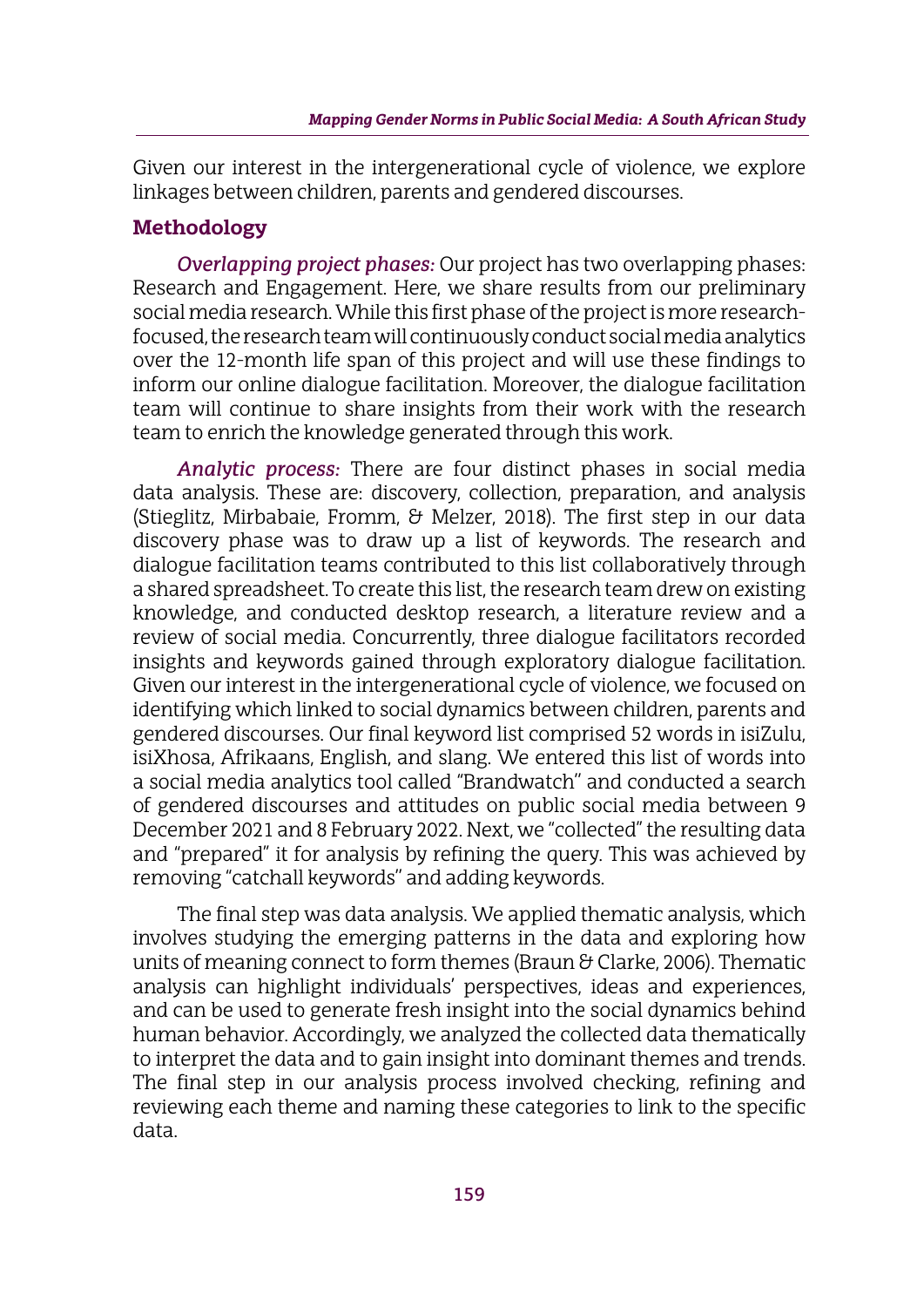*Sharing the results.* When presenting thematic analysis results, researchers ostensibly share direct quotes from their interactions with participants to ensure there is a close connection between what the participant meant and the interpretation. In our study, we focused exclusively on content that is publicly available. Nonetheless, we are aware that the boundaries between public and private are dynamic and often blurred in the social media space (Markham, 2018). For example, although social media users may consent to sharing their content publicly and with "third parties" at the point of sign up (Samuel, & Buchanan, 2020; Williams, Burnap, & Sloan, 2017), they may not agree to their words and personal identities being subject to academic scrutiny and publication. Therefore, to ensure our research is ethically responsible and that we protect the privacy of social media users, we do not include any traceable quotes from social media (Williams et al., 2017).

### **Findings**

Our query on Brandwatch resulted in three dominant themes, which we present below through graphical representations and narrative summaries. The Word Clouds we use offer visual representations of the most prevalent words within the specified date range, while the narrative analyses provide a thematic overview of the conversations taking place on public social media.

### **Theme 1: Lobola in Contemporary South Africa**

*Background.* "Lobola" is the isiZulu word for a longstanding bride wealth tradition used to form marriages and unite families in many Southern African communities (Malesa & Sekudu, 2021; Yarbrough, 2018). Historically, lobola involved the exchange of cattle, principally from the head of the groom's family to the head of the bride's family. Socio-economic changes introduced by capitalism and apartheid have altered this cultural practice over time (Hunter, 2010). For example, families have become more dependent on wage labor and less focused on agricultural capacity and cattle (Carton, 2000; Hunter, 2010). Therefore, contemporary lobola practices ostensibly involve a cash payment or a combination of cash and cattle. Grooms increasingly assume responsibility for this payment, which usually amounts to several thousand dollars (Hunter, 2010).

Lobola emerged as a dominant theme in our analysis of public social media. Our Brandwatch search resulted in a total of 47,876 mentions over our specified time period. Below, we present these results in graphical format and outline six interrelated subthemes which relate to the topic of lobola.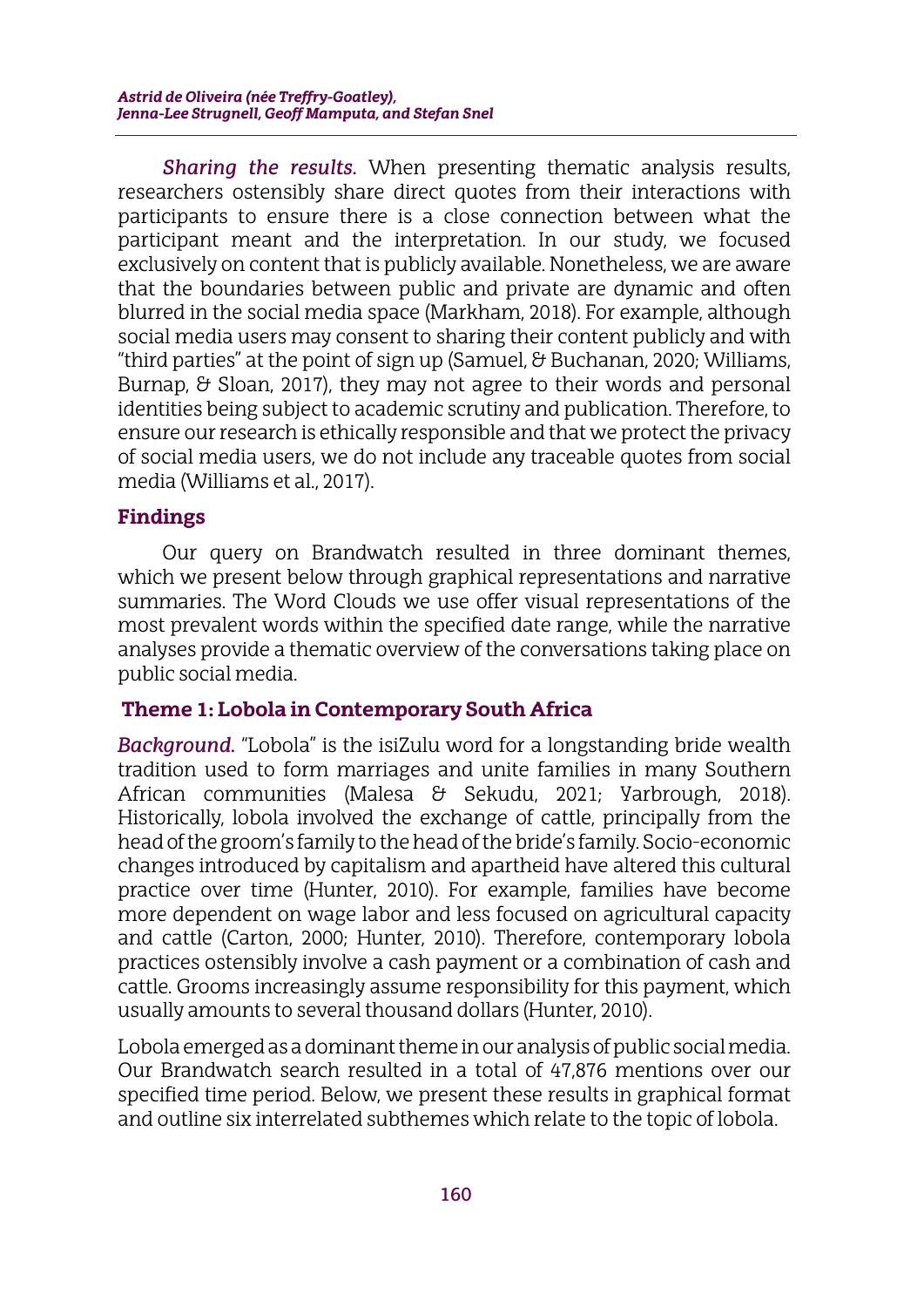#### *Mapping Gender Norms in Public Social Media: A South African Study*



#### **Thematic analysis**

*Subtheme 1: We don't want flowers. We want lobola.* Many female social media users expressed positive sentiments towards lobola and spoke about this customary practice with a sense of warmth and pride. A number of male users shared personal stories and explained that marriage, for them, was a space for love and for children. There were also female social media users who stated that they prefer men to pursue marriage negotiations with their parents rather than offering gifts of clothes, money or flowers. These individuals advocated for the continuation of this practice, stating that this tradition serves to foster stronger connections between families and is indicative of the man's financial readiness for a family.

*Subtheme 2: Why should we pay lobola?* In some conversations, we found media users who were more critical of the practice. These users pointed to the financial issues that have arisen as a consequence of the monetisation of this tradition in the context of a struggling economy. These discussions revolved around the intense difficulties young men face nowadays and the mounting pressure they feel from their families to get married and pay their own lobola. A number of contributors spoke about how young men are faced with the stress of paying back loans, supporting extended families and paying to support their children.

*Subtheme 3: Let's "vat and sit."* Social media users discussed how lobola could be negotiated differently to make it easier for young couples.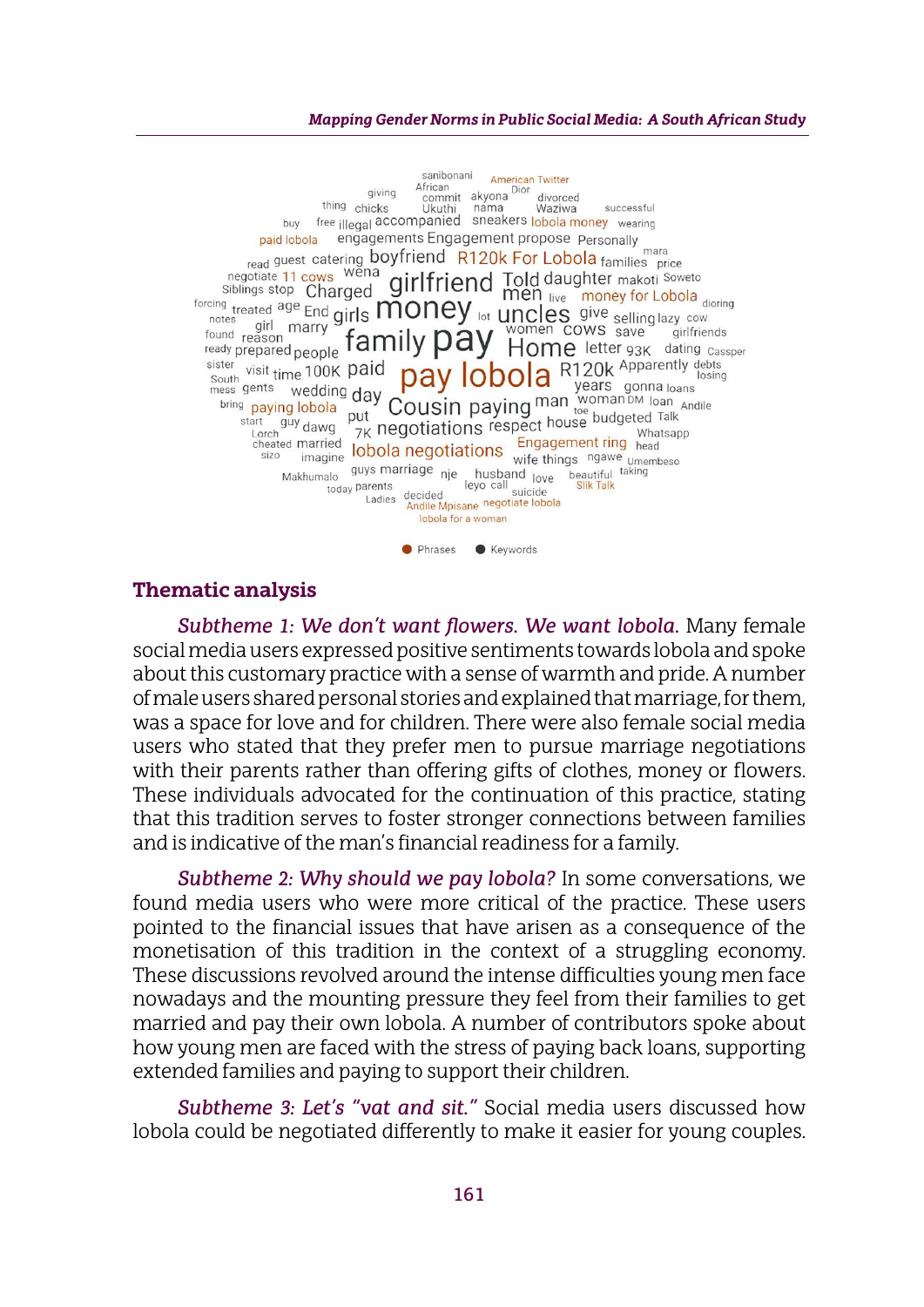For example, partners could choose to have a long-term committed relationship without being married. This practice is referred to in colloquial terms as "vat and sit," which means to take a partner ("vat" means "take" in Afrikaans) and settle down together (literally "sit"). Some suggested that couples could save and pay for lobola together or could consider marrying at a later stage, when a man is more financially stable. Yet others warned against the consequences of not paying lobola or of a bride helping her husband to pay these costs. These consequences included the potential danger of upsetting the ancestors and inciting their wrath.

*Subtheme 4: Playing gender roles.* A number of social media users questioned the place of lobola in relation to gender equity. For example, while some male contributors questioned how families could demand lobola for a girl who isn't able to cook or clean, certain female social media users objected to being viewed as a man's property. There were also contributors who objected to the societal pressure on men to bear the financial burden of relationships and to pay lobola in a context where men also contribute to domestic duties and many women earn salaries.

*Subtheme 5: Do you want a divorced daughter or a dead daughter?* A selection of conversations revolved around the relationship between lobola and intimate partner violence. Individuals discussed whether lobola can be repaid if a husband is abusive. Many users advocated that it is better for parents to repay lobola and support a divorce, than to allow her to suffer abuse at the hands of her husband. For this reason, a number of female discussants noted that accepting a high value lobola is dangerous. It is safer for parents to accept a lower amount which can be repaid more easily if a husband "starts acting up."

*Subtheme 6: Why pay for community meat?* Many of the online discussions around lobola highlighted the intersection between gendered discourse and sexual intercourse. For example, one male social media user expressed reluctance to pay lobola for brides who were not virgins. They questioned why they were expected to pay for a girl who has been used "for free" like "community meat?" Others drew comparisons between lobola and exchanging money for sex, arguing that women need to understand that sex will always be attached to money. It makes little difference whether one calls it "*mavuso"* or *"lobola." Mavuso* is a colloquial term used to refer to the money a man pays a woman after spending the night together.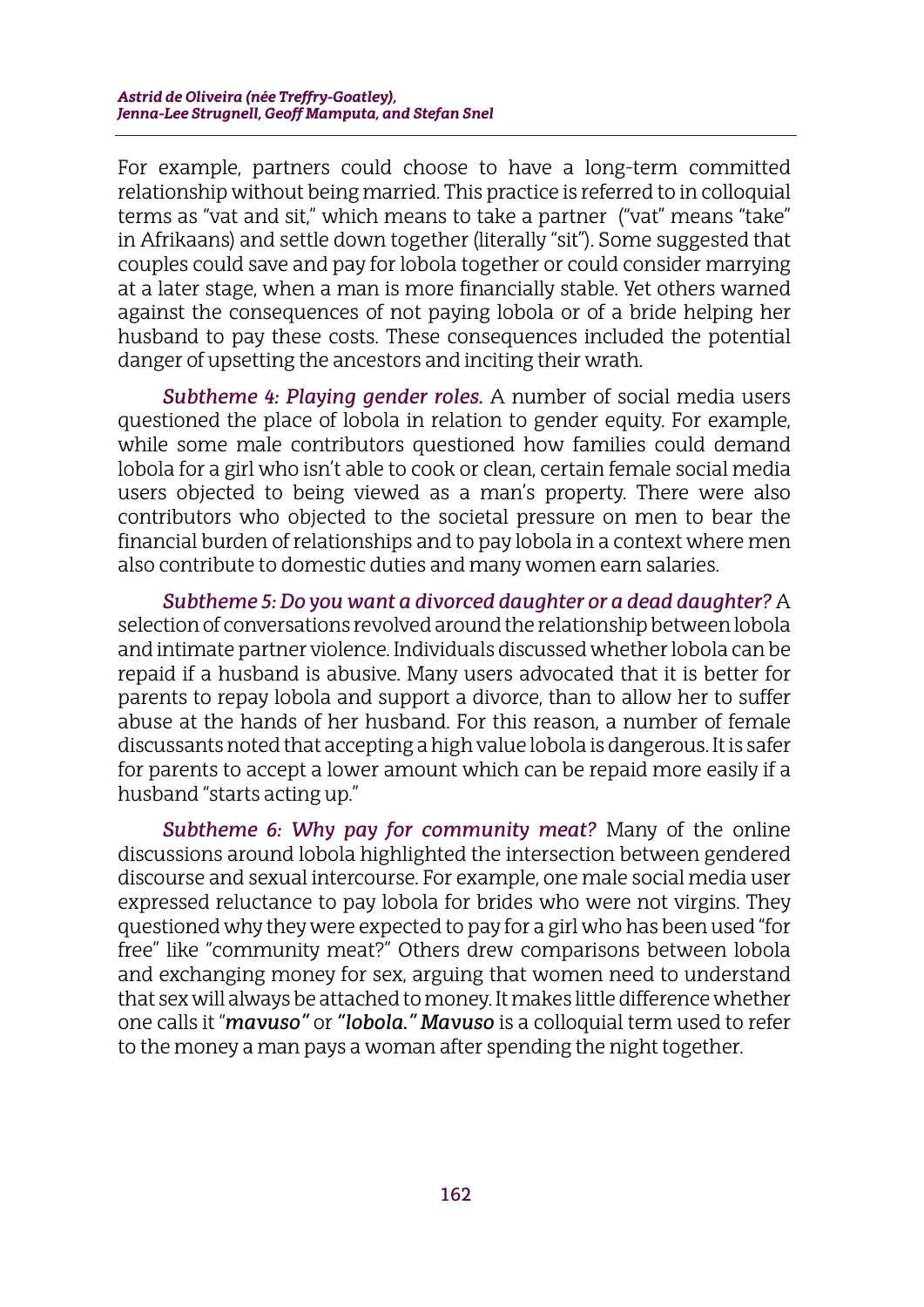#### **Theme 2: Girlfriend allowance**

*Background:*Girlfriend allowance refers to a regular sum of money paid by a man to his girlfriend to ensure the continuation of their relationship. There were a total of 2,550 mentions of this term over our search period. Below we present these results in graphical and narrative format.

girlfriend allowance every month chipeleganyo demanding girlfriend allowance is prostitution demanding girlfriend allowance is prostitution<br>monthly girlfriend allowance Car sit eats 50k girlfriend allow<br>reading gifts **give you money** #phaphamabreakfastshow surprise<br>roll thinking Xana employee boyfriend Chaveza UNL monthly girlfriend allowance Car sit eats 50k girlfriend allowance reading gifts **give you money** #phaphamabreakfastshow surprise<br>
talking uplit concept #datemyfamily relationship One day people berson<br>
talking uplit concept #datemyfamily relationship One day people berson<br>
who wait 5k Ma real *H*twitterpoli **GIVE NET GIFIITIEND allOWANCE** turn<br>
real deserve sex<br>
pamarili care 50k mumu leave Ku #singleandmingle pay his woman<br>
sacrificing thing guide things monthly Time R5000 home<br>
imomoza uber LEVEL giving marill sacrificing thing guide things<br>
imomoza uber LEVEL giving GIRLFRIEND ALLOWANCE Any man vacations<br>
imagine long The Indeeds mandatory<br>
Yho Indees mandatory The Indoca mandatory demand gender nonsense defraud <sub>understand</sub> nderstand dates start demand senses<br>yambove <sup>neh</sup> ba explain okhipha Youngsters pay girlfriend allowance comfortable

#### **Thematic analysis**

*Subtheme 7: If I don't pay, she will look elsewhere.* In many tweets, men expressed how they did not feel secure in their relationships and felt pressured to pay continuously to secure the affection of their girlfriend. If payment is forfeited, a girl will choose another man. This sentiment was echoed in numerous tweets made by female social media users who viewed girlfriend allowance as mandatory and would not tolerate late payments or inconsistency.

Hashtags Phrases CKeywords

*Subtheme 8: Men provide and women nurture.* In many conversations, male and female contributors referred to gender roles to substantiate why girlfriend allowance prevails and to explain why a man without a stable source of income is innately less attractive to women.

*Subtheme 9: Money for sex.* While some tweeters appeared to accept this financial practice as normal, others were more critical and compared girlfriend allowance to a form of 'prostitution,' as the exchange of money for sex. However, others argued against this direct association and viewed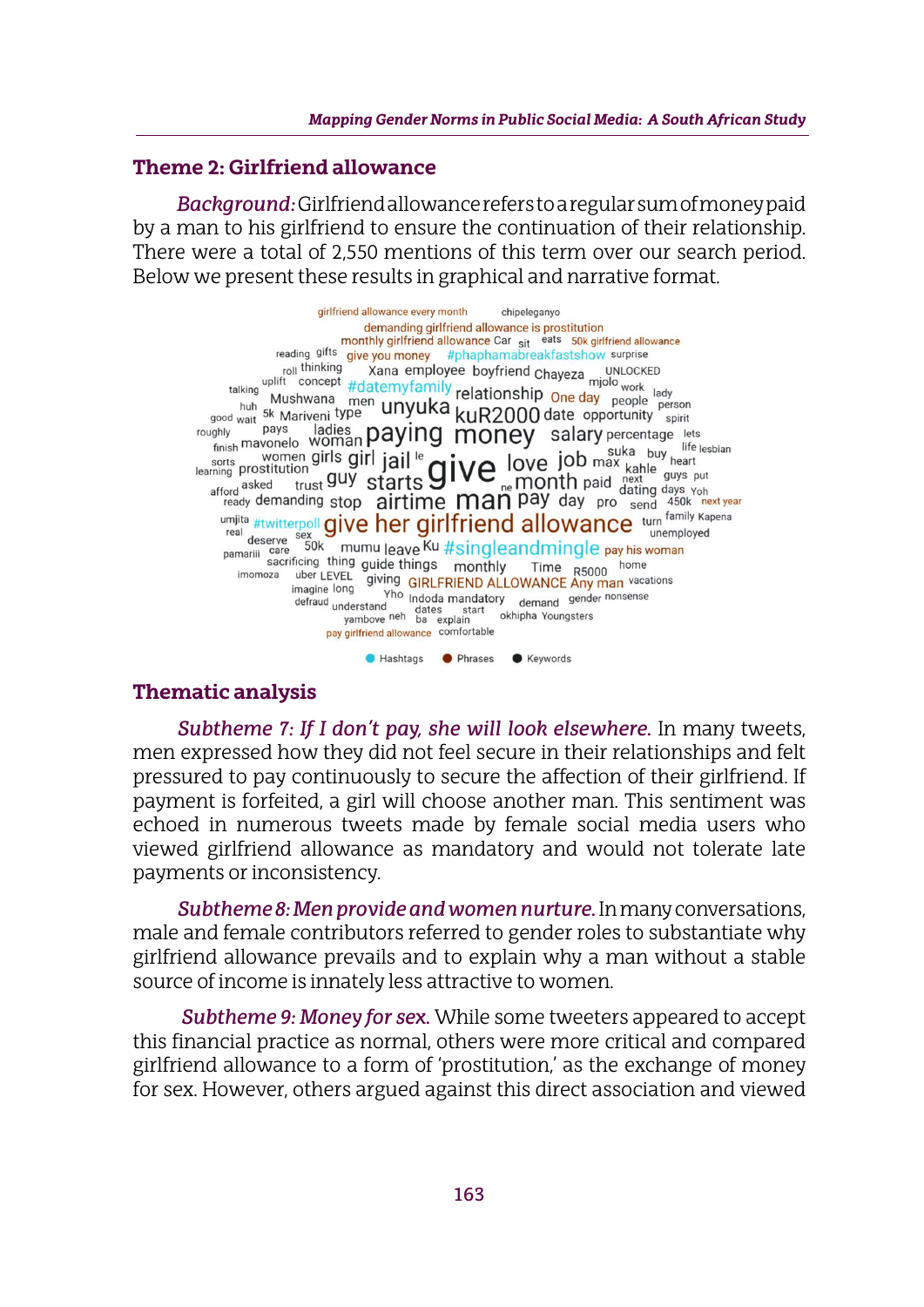girlfriend allowance as a form of caring for your partner and helping her to honor her commitments and duties.

*Subtheme 10: If I pay, I can cheat.* Some male social media users felt that 'money can buy anything' and that monogamy could not be expected of them if they were up to date with their financial contributions.

*Subtheme 11: Women must stand for themselves.* The theme of girlfriend allowance led to discussions regarding gender equality in relationships. Some social media users felt that equality is the priority and questioned how women can still expect this monthly stipend when we are trying to dismantle patriarchal gender norms. In addition, we found many male social media users questioning the validity of this practice, particularly when both partners in a relationship are earning. This sentiment was echoed in many tweets made by women, who argued that men also have their own needs, responsibilities and goals and should not have to continuously pay for their girlfriends to buy new clothes and do their hair. "What about 'boyfriend allowance?", these men and women questioned.

*Subtheme 12: I can't afford girlfriend allowance.* In conversations around girlfriend allowance, numerous individuals made reference to the very high unemployment rates and argued that it is often difficult for men to provide financially. These conditions place stress on relationships, particularly for unemployed men, who feel they can no longer afford to date girls.

## **Theme 3: ATM (Automated Teller Machine) Dad**

*Background.* ATM Dad refers to fathers who provide financially for their children without being physically or emotionally present in their children's lives. Conversations on public social media explored both sentiments towards men who are providing financially for their children and the need for men to be more involved in their children's lives. There were a total number of 1,021 mentions over our search period. Below, we present these results in graphical and narrative format.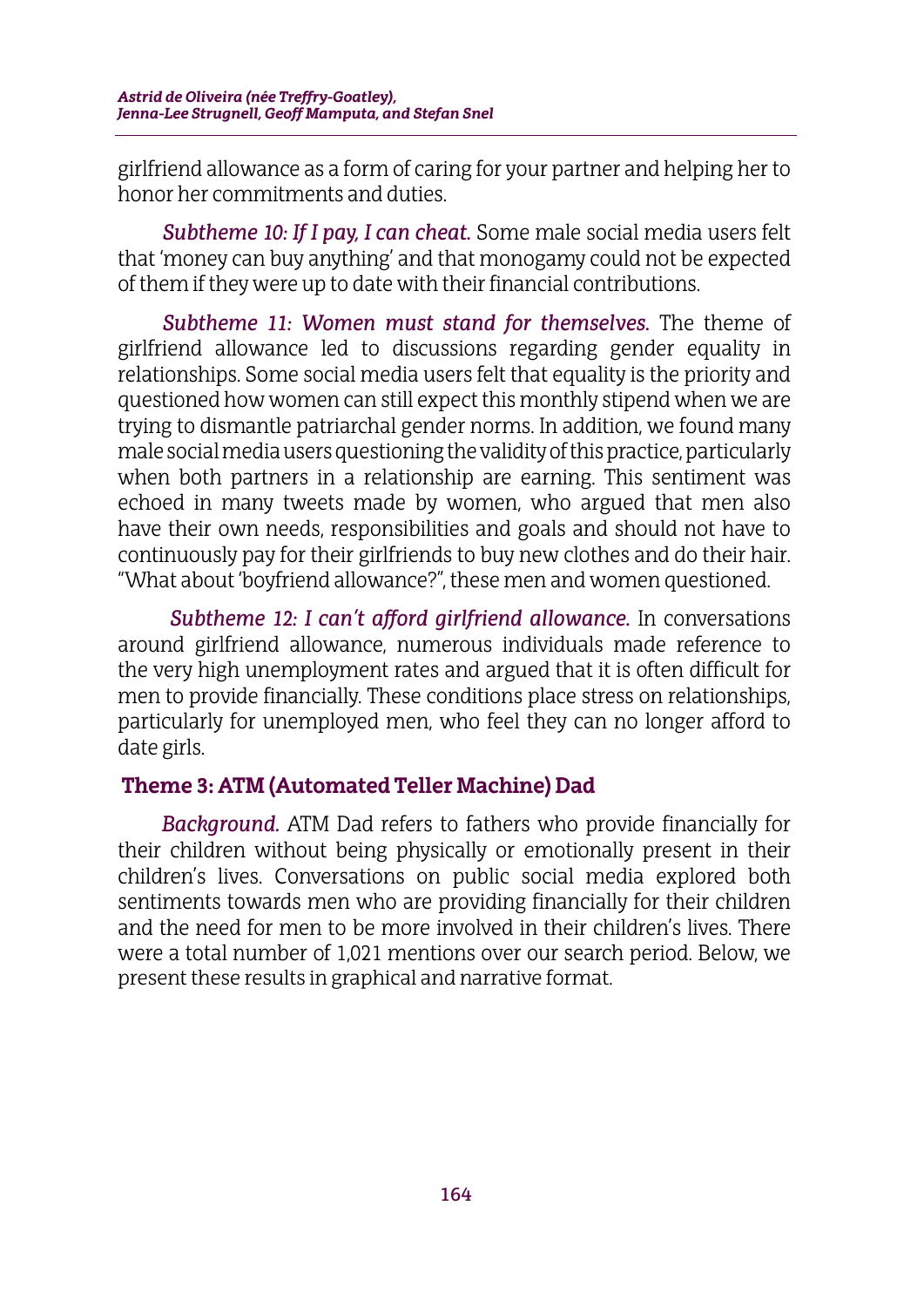#### *Mapping Gender Norms in Public Social Media: A South African Study*



#### **Thematic analysis**

*Subtheme 13: I'm Grateful: Cash is king!* A selection of social media users revealed certain positive sentiments towards ATM Dads. For example, in some tweets, female social media users shared their gratitude towards fathers who provide financially without any constraints or "baby daddy issues." In this respect, an ATM Dad was seen to be preferable to a father who is present, but not able or willing to share the cost of raising a child. There were also individuals who cited their experience of growing up with an ATM Dad, and believed that their child would also be fine.

*Subtheme 14: The value of a father who is present.* There were many discussions which revolved around the value of a man's physical and emotional presence in a child's life. For example, a number of users argued that it is a question of priorities and stated that even a father without money can make a positive contribution. It is ideal to have "both parents on deck" and children may later resent the absence of their fathers. Nonetheless, while physical and emotional presence were seen to be important, a number of female contributors argued that financial support is still key because a child cannot "eat" their father's presence.

*Subtheme 15: Blaming the mother.* Online conversations around this theme also included tweets in which mothers were blamed for the absence of fathers. Some individuals accused mothers of "using" the ATM Dad. Others spoke out against blame, saying that even mothers who raise their children alone, without any support, often face labelling and blame from their communities.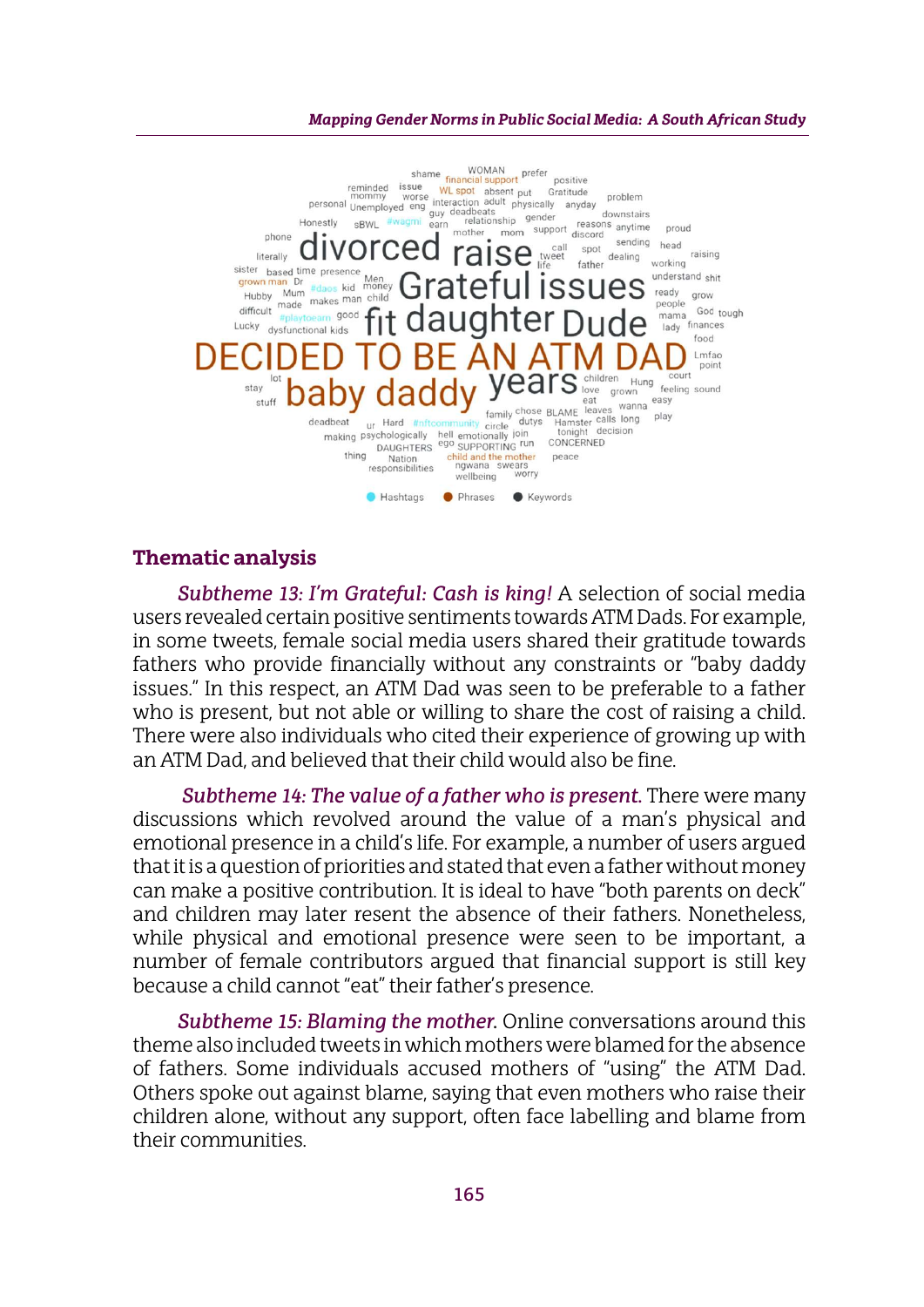*Subtheme 16: I want to see my child!* Many male social media users spoke about the question of child access. These individuals often blamed this lack of access on their troubled relationship with the child's mother, who was seen to deliberately block paternal access. These difficulties were particularly pertinent for unemployed fathers, who felt alienated from their children due to their financial circumstances. In response to these tweets, other male users emphasized that a child *'needs'* their father and encouraged men to "go back and fight" for access to what is biologically theirs, urging fathers not to be "pushed away" by bitter and resentful expartners.

### **Discussion**

Our social media analysis of gendered discourses in public social media resulted in three overlapping themes and sixteen related subthemes. Below, we unpack these results and discuss how they relate to common threads in writings about GBV in South Africa and beyond.

The discussions presented in the first subtheme (We don't want flowers.We want lobola) are indicative of a wider cultural framework which legitimises lobola as a central marriage tradition in the post-apartheid context (Hunter, 2010). In these online texts, lobola is seen to unite families, to imbue a sense of dignity and to facilitate commitment in relationships. Rather than criticizing the toll of lengthy lobola negotiations, proponents often praise this "waiting period" as a "test of intended husbands' emotional commitment and financial discipline" (Yarbrough, 2018). This uncritical support has allowed this practice to persist despite the significant societal shifts.

 The economic impact of lobola is evident in the conversations around the second subtheme (Why should we pay lobola?), where men highlight the financial difficulties they face in a climate of widespread inequality, freemarket capitalism and high unemployment rates. These conversations reflect the impact of the changing nature of lobola discussed above (Carton 2000; Hunter 2010), and link to other studies on lobola, which reveal a causal link between the current economic challenges men face and the declining rate of marriage in South Africa (Posel, Rudwick, Casale 2011; Yarbrough, 2018). For example, in the province of KwaZulu-Natal, where lobola receives wide support, marriage rates are remarkably low (Posel & Casale, 2013). This evidence had led scholars to argue that this central pillar of marriage is now "its greatest obstacle" (Yarbrough, 2018, p. 649).

Subtheme three (Let's "vat and sit") highlights how many young couples are seeking new ways of being together, such as cohabitation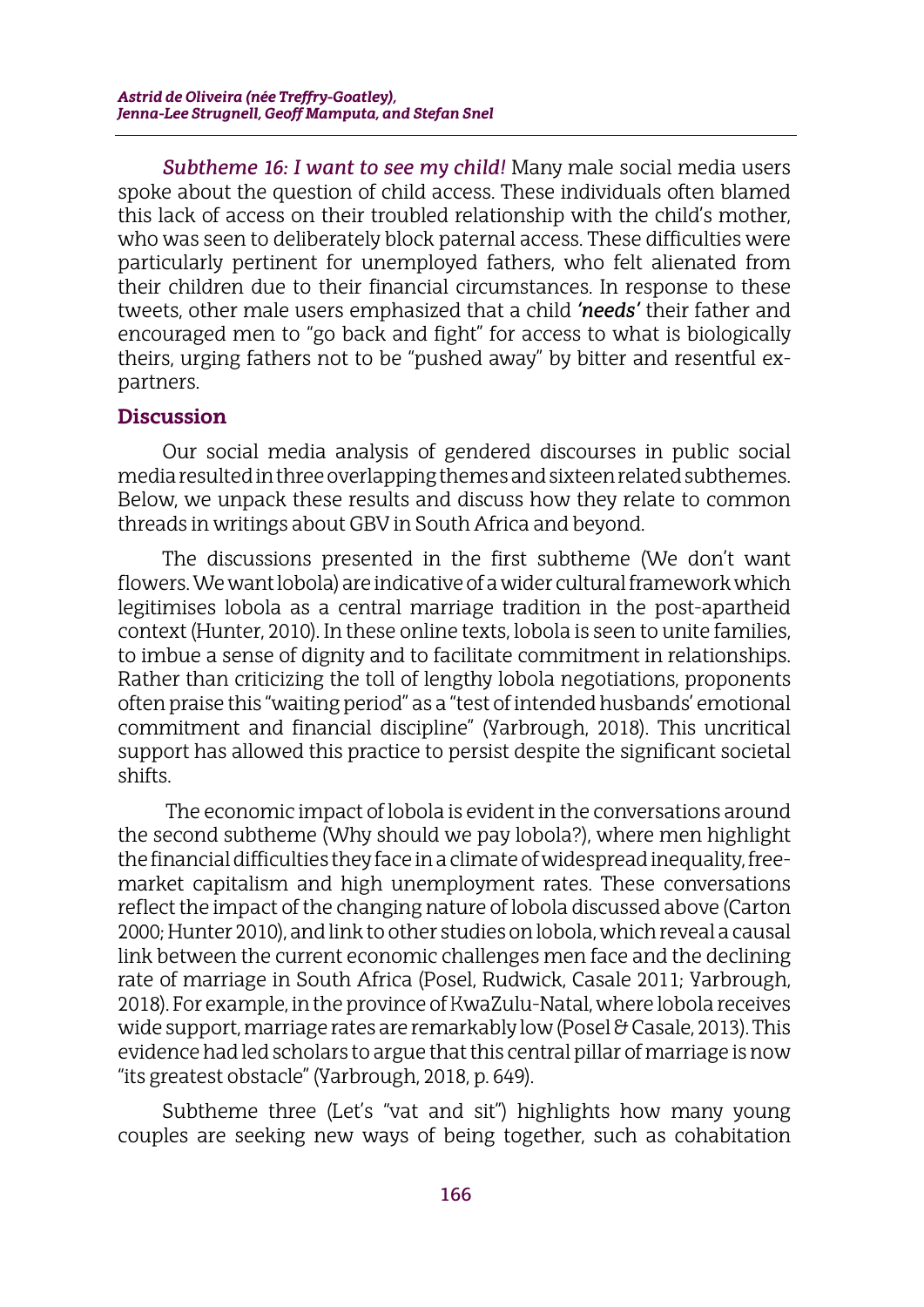out of wedlock, or saving together to pay lobola. These trends of pooling finances to pay for bride wealth are evident in studies conducted in neighboring countries, including Botswana (van Dijk, 2017). While couples can encounter certain criticism when attempting to circumvent lobola, in some cases, these joint financial efforts increase the wife's status and her negotiating power in the marriage (Guvuriro & Booysen, 2019). These findings relate to an argument made by Yarbrough that "dyadic narratives of marriage increasingly circulate alongside "traditional" extended-family narratives, especially among the young women who strongly support lobola while yearning for gender-egalitarian marriages'' (2018, 647).

This emphasis on gender equality is important when one considers the social media conversations highlighted in Subtheme five (Do you want a divorced daughter or a dead daughter?), which link lobola to intimate partner violence. This association is evident in wider studies, where female participants suggested that lobola could legitimize abuse by husbands (Rudwick & Posel 2014). Moreover, a qualitative study conducted by Malesa and Sekudu found that lobola can lead to a husband's violation of his wife's sexual and reproductive health rights, including sexual coercion, and the prevention of contraception (2021). Nonetheless, these authors view this as a misinterpretation of lobola, since this tradition does not make a husband the owner of his wife's body. Rather, this custom legitimizes a husband and his extended family's ownership of the children born from this relationship (2021). Malesa and Sekudu further argue that in the past, lobola could prevent violence by encouraging families to gather together to solve problems like domestic abuse (2021). Nonetheless, the social media conversations in Subtheme five remind us that financial issues, such as the obligation to repay lobola if a wife returns to her family, can limit a woman's agency to remove herself and her children from abusive relationships.

Many of the online discussions around lobola highlighted the intersection between gender norms and sex, including the cultural valuation of female virginity (see Subtheme six). Moreover, some individuals stated that women need to accept that sex will always be attached to money. This sentiment connects to the predominance of transactional relationships in South Africa (Stoebenau, Heise, Wamoyi, & Bobrova, 2016). In addition to relationships based on girlfriend allowance, there are "blessers" – rich men, who "bless" their women with gifts in exchange for sex and companionship – and "sugar daddies" – older, wealthy men, who exchange sexual relations with younger women and girls for material goods/cash (Duby et al., 2021). It is also important to highlight that the majority of young adults engaging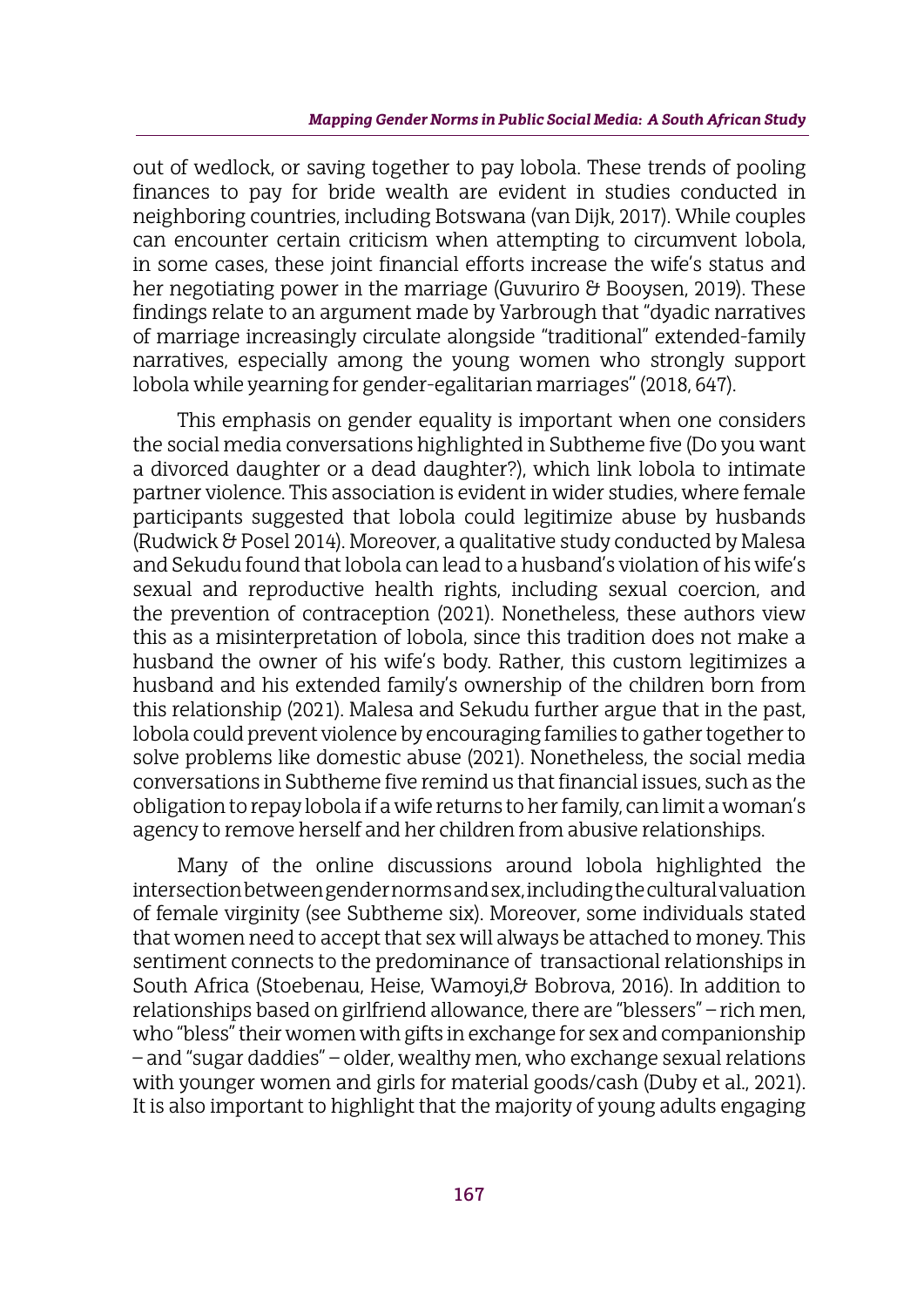in these practices learn about these trends from social media and also use these digital platforms to find new partners (Moodley & Ebrahim, 2019). While the first two categories are widely written about, very little formal literature exists around the allowances that many girls and young women currently demand from their peer partners.

These three forms of transactional relationships connect to an overarching concept of "provider love," which is grounded in the gender discourse of the male provider. The work of Mark Hunter, a social geographer, has shown that many African women today view monetary assistance as a form of love (2010). Although these extra-marital sexual partnerships are premised on material exchange, they are distinct from formal sex work, since they occur within the context of relationships and often also include an emphasis on companionship and emotional exchange. The male perspectives offered in our social media study are important, since many investigations into provider love are drawn from research with women and girls, and do not reflect male perspectives "around gift giving, the expectations or obligations they might feel as "providers" or their opinions on transactional sexual encounters" (Duby et al., 2021). This is one of the areas where this study can make an important contribution to understanding obstacles to peace in the context of personal relationships in South Africa.

As is evident in the results above, girlfriend allowance has sparked many debates on social media ever since the term was invented. While this practice may be regarded by some as a demonstration of love or care, it is also linked to a desire to move from a lower to higher economic status, a trend which is also known as "upward mobility," (Ranganathan et al., 2018). For example, research conducted in South Africa revealed that girls and young women who engage in transactional sex "have higher odds of consuming items for entertainment that might also lead to risky sexual behaviours and HIV acquisition" (Ranganathan et al., 2018). This is concerning, since our results suggest that men who are up to date with their allowance payments feel no obligation to promise monogamy. Thus, while girls may exercise agency at the early stages of choosing a man, once the allowance is paid, their agency diminishes (Ranganathan et al., 2018). Therefore, this practice can be seen to perpetuate a particular gendered discourse which reproduces unequal power structures and gender role expectations [Hoss & Blokland, 2018). It also indicates how men can harness "provider love" to attract and control female partners, and to hold the reins in sexual decision making (Stoebenau et al., 2016). This has serious consequences for young women's sexual and reproductive health and rights, including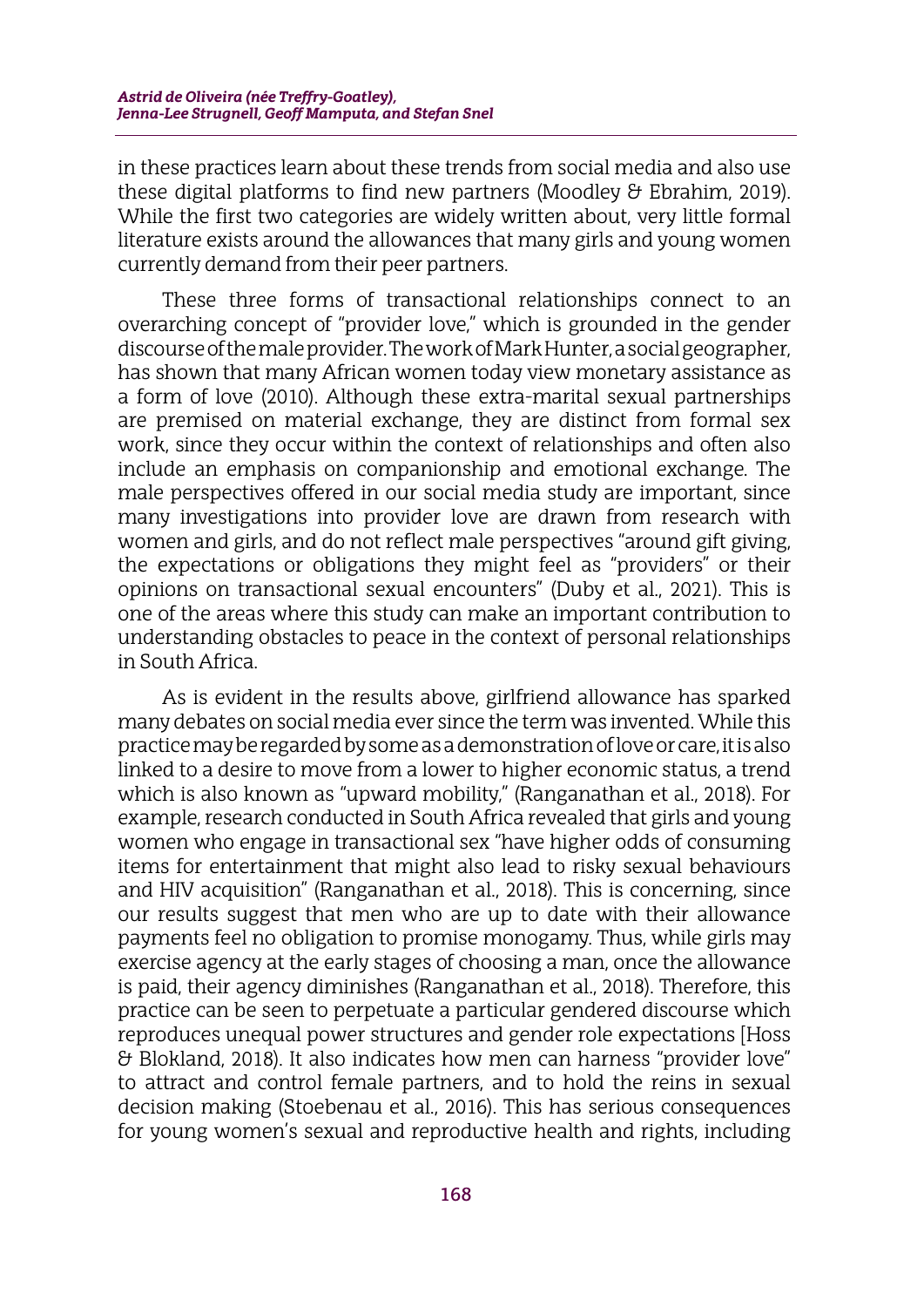their susceptibility to HIV infection and ability to walk away from abusive relationships (Duby et al., 2021).

Our results suggest that girlfriend allowance has become widespread and that men who are unable to afford these 'gifts' may find themselves without a partner. This causes feelings of frustration and failure, which can contribute to misogyny and violence. These sentiments are salient in social media discussions around our third theme: ATM fatherhood. Notions of fatherhood in South Africa have always differed from nuclear family norms due to traditions of extended family living structures and the enduring legacy of the colonial migrant labor system. However, the number of Black children living without their biological fathers is rising (Makusha & Richter, 2012), and the State of South African Fathers (SOSAF) recently reported that almost 70% of Black South African children currently reside in homes without their biological fathers (2021). This report details the crisis of absent fathers in the country, defining 'father absence' as "fathers (whether biological or social fathers) who are physically *and* economically *and* psychosocially absent from their children" (Van den Berg, Makusha, & Ratele, 2021, p. 5).

This trend of absent fathers corresponds with the high number of single mothers in South Africa, which is close to 40 percent, the highest rate in the world (Human Science Research Committee (HSRC), and South African Race Relations Institute 2018). This trend intersects with the declining marriage rates cited above, and the predominance of dysfunctional and conflict-ridden relationships. Moreover, conversations with men cited in the recently published State of South African Fathers (SOSFA) Report, and the discussions about blame highlighted in Subtheme fifteen, suggests that some fathers do not have sufficient contact with their children due to a lack of effective conflict management and resolution mechanisms with partners and ex-partners (Van den Berg et al., 2021).

Research shows that single mothers in South Africa are at greater risk than men of losing their income and that over half struggle to meet household expenses (HSRC, 2021). All fathers who are financially able to pay maintenance are legally obliged to do so, "but in South Africa there have been challenges in implementing this law and holding fathers accountable" (Duncan, 2011). In this context, one can understand the emphasis on cash payments from fathers highlighted in the social media discussions cited above. However, financial restraints can limit a father's access to his child, particularly when a maternal family insists on the payment of cultural penalties. These penalties often include *lobola* and the payment of "damages" (known as *inhlawulo*, in isiZulu), which applies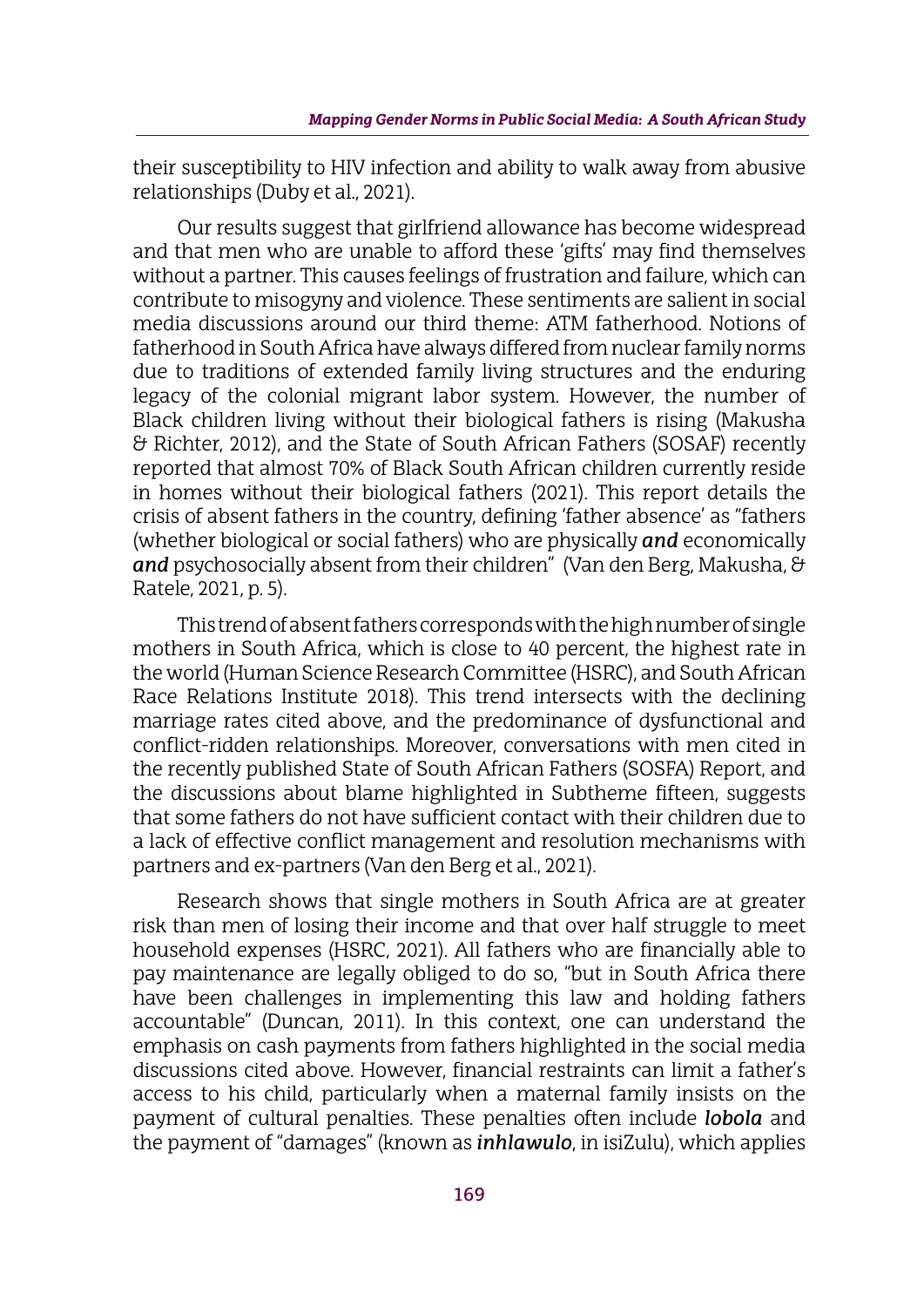when a man has disrespected the family by impregnating his girlfriend out-of-wedlock (Van den Berg et al., 2021). While some have found the custom of *inhlawulo* may strengthen bonds between families and improve paternal- child connection and care, marginalised men often cite unpaid, or incomplete *lobola*; and unpaid or incomplete *inhlawulo* as reasons for not having access to their children (Van den Berg et al., 2021).

Men who fail to acknowledge paternity and to pay the required penalties are often dismissed as irresponsible and useless (Nduna & Jewkes, 2012). This assumption of failure connects to prevailing gender norms, including the traditional role of the male provider highlighted in the social media conversations cited above. This social norm effectively curtails the development of alternative gender roles for women and men alike (Centre for Social Development in Africa (CSDA) & Sonke Gender Justice, 2013), leads to anger and frustration and has been identified as one of the key structural drivers of gendered socio–economic power disparities in the region (Sikweyiya, 2016; Van den Berg et al., 2021).

The SOSFA report indicates that men who are unable to conform to successful provider expectations, often retreat from their children's lives, limiting their emotional connection and engagement (Van den Berg et al., 2021).While it is better for a child not to live in the same household as a violent father, the widespread trend of absent fathers in South Africa has significant "consequences for families and for society as a whole" (CSDA & Sonke, 2013, p. 3). For example, fathers who are more involved in their children's lives are more likely "to find and maintain employment, and make more significant sacrifices in their lives to ensure they are able to contribute financially" (CSDA & Sonke, 2013, p. 24). In addition, children who grow up with an absent biological father are known to display more behavioral problems and to experience more life trauma and distress compared to children who grow up residing with both parents (Sikweyiya, 2016; Van den Berg et al., 2021). Growing up with an absent father is also a risk factor for GBV perpetration by boys/men and increases a girl's likelihood of experiences dissatisfying and violent sexual relationships (Sikweyiya, 2016). Therefore, to break the intergenerational cycle of GBV, we need to transgress patriarchal and capitalist constructions of masculinity and embrace other forms of father love and father care (Van den Berg et al., 2021).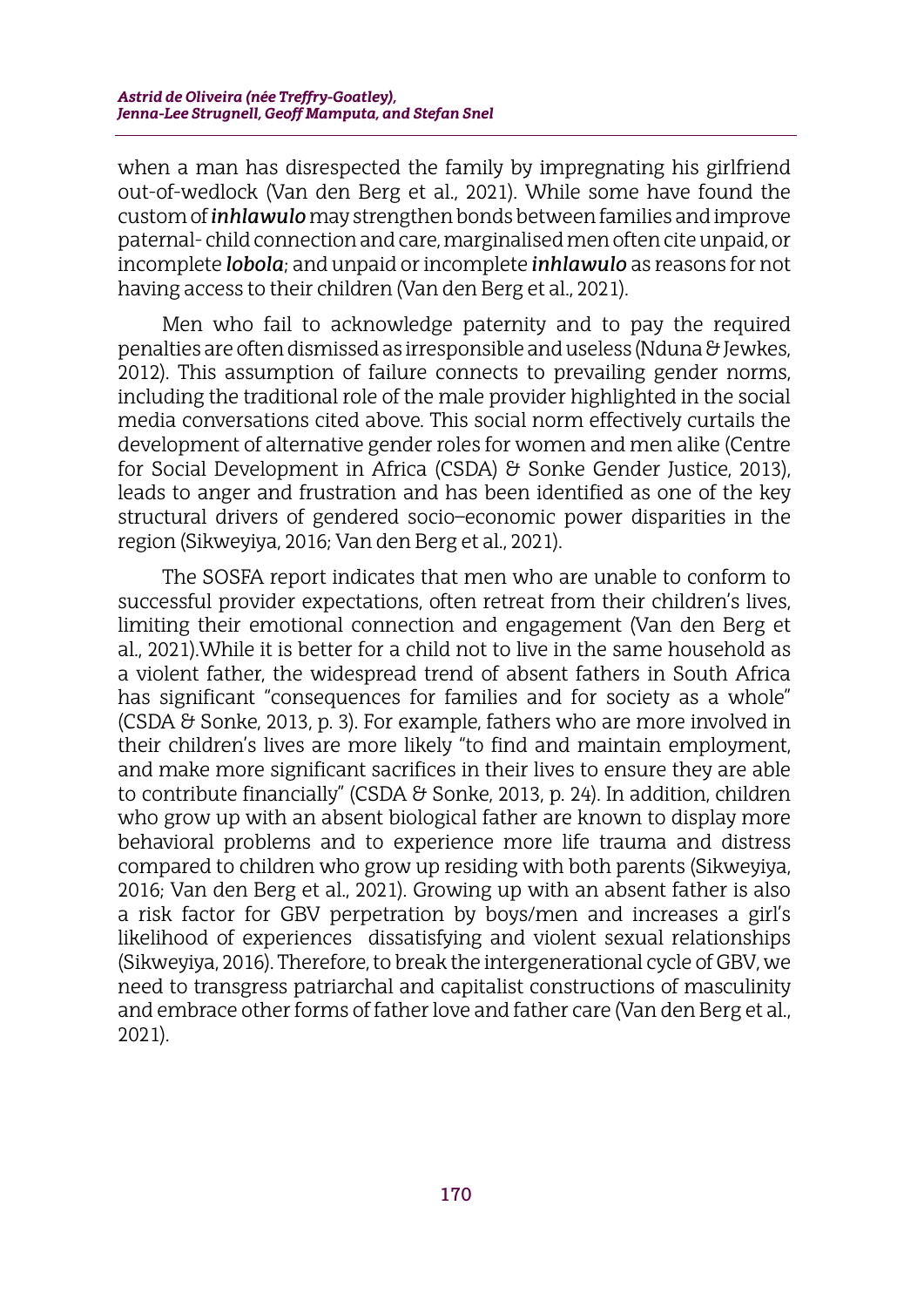### **Conclusion**

It is imperative that all citizens realize their basic human right to live in a safe society, without fear of violence and crime. Targeted responses are needed to intercept the cycle of intergenerational violence by dismantling harmful gendered discourse and practices through open dialogue. Given the pervasive nature of GBV in South Africa, these interventions need to work on a mass scale.

GBV thrives in silence, and social media can play a major role in exposing the gravity of GBV and unpacking the attitudes, circumstances and practices that drive it. Moreover, in these stressful and uncertain times of Covid-19, where human interactions are limited due to health concerns and economic restrictions, it is vital that interventions reach people in their everyday spaces and in their homes. This is where mass media and social media interventions can play an important role.

Our in-depth analysis of gendered discourses in public social media over two months offered critical insight into the workings of misogyny in South Africa in real time. Our preliminary results suggest that an overemphasis on the male provider role curtails the development of alternative gender roles for women and men alike. This has serious consequences for gender equality and the emancipation from violence in South Africa.

The work we present is limited by the brief period of research. However, over the coming months, we will continue to conduct social media research and will feed these findings into the engagement phase of our project. In this phase, we will identify men who stand against GBV, recruit them as allies, train them in online dialogue facilitation and support them to create safe spaces where men can come together to share their experiences and to develop solutions to the critical issue of GBV in South Africa.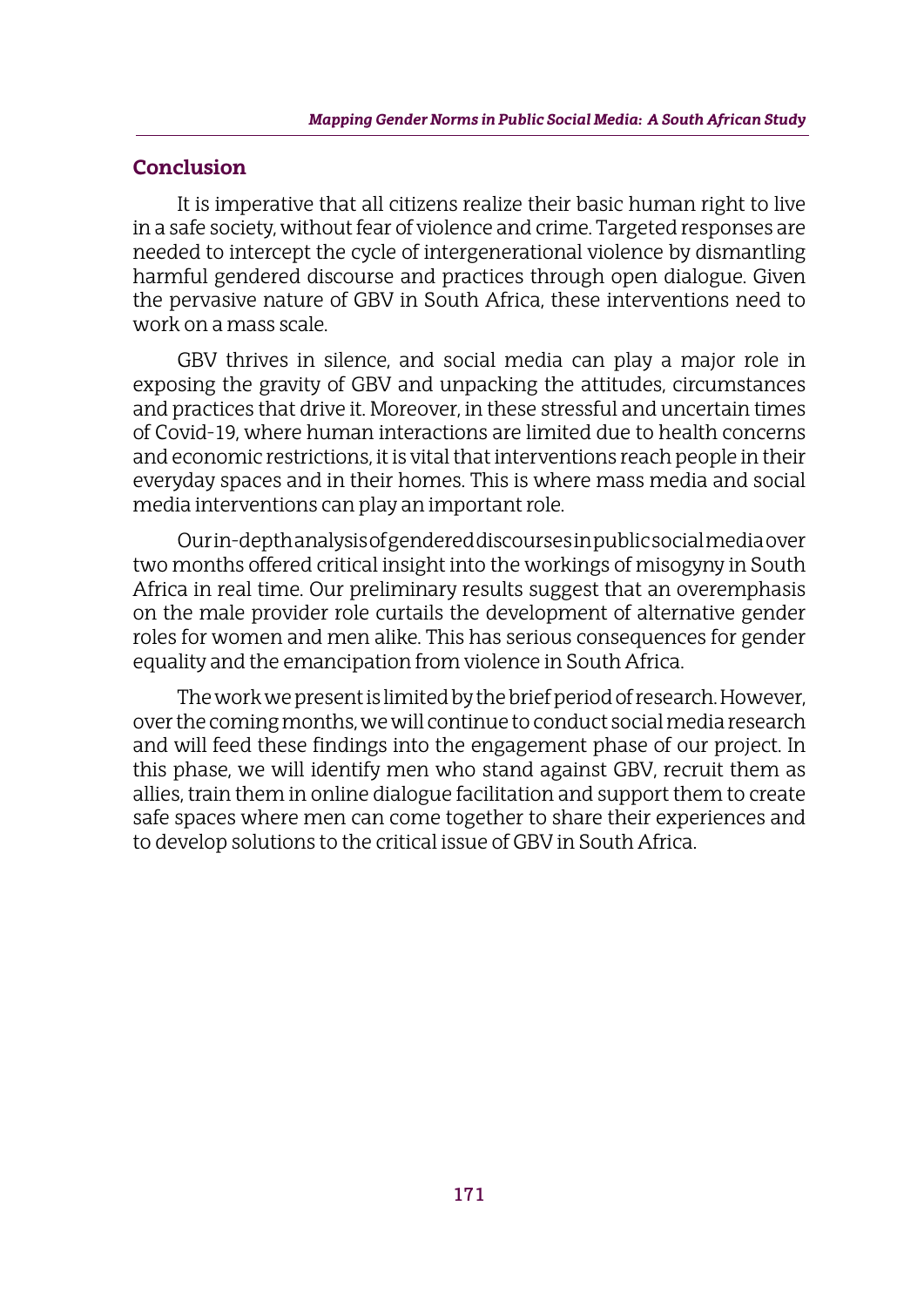## **List of references**

- Abdool, Z. (2020, June 9). *Calls for attention to cyber violence and its devastating effect on women and girls in South Africa.* United Nations South Africa. https://southafrica.un.org/en/109163-calls-attention-cyber-violenceand-its-devastating-effect-women-and-girls-south-africa
- Bandura, A. (1997). *Self-efficacy: The exercise of control.* W.H. Freeman and Company.
- BBC News. (2021, February, 22). Tshegofatso Pule murder: Boyfriend charged over death of pregnant 28-year-old. https://www.bbc.com/news/worldafrica-56155291
- Braun, V., & Clarke, V. (2006) Using thematic analysis in psychology, *Qualitative Research in Psychology, 3* (2), 77-101, DOI: 10.1191/1478088706qp063oa
- Bronfenbrenner, U. (2001). The bioecological theory of human development. In N. J. Smelser & P. B. Baltes (Eds.), *International encyclopaedia of the social and behavioural sciences* (pp. 6963–6970). Elsevier.
- Carton, B. (2000). *Blood from Your Children: The Colonial Origins of Generational Conflict in South Africa*. University of Virginia Press.
- Centre for Social Development in Africa, University of Johannesburg, and Sonke Gender Justice. (2013, July 17). *So we are ATM fathers: A study of absent fathers in Johannesburg, South Africa. https://genderjustice.org.za/ publication/so-we-are-atm-fathers/*
- Crooks, H. 2017. An Intersectional Feminist Review of the Literature on Gendered Cyberbullying: Digital Girls. *Jeunesse: Young People, Texts, Cultures, 8* (2), 62–88, https://muse.jhu.edu/article/647771/pdf
- Cunha, O. S., & Gonçalves, R. A. (2015). Efficacy assessment of an intervention program with batterers. *Small Group Research, 46*(4), 455-482, DOI:10.1177/1046496415592478
- Dlamini, NJ. (2021). Gender-Based Violence, Twin Pandemic to COVID-19.*Critical Sociology*, *47*(4-5), 583-590. https://doi.org/10.1177/0896920520975465
- Duby, Z., Jonas, K., McClinton Appollis, T., Maruping, K., Vanleeuw, L., Kuo, C., & C., Mathews. (2021). From Survival to Glamour: Motivations for Engaging in Transactional Sex and Relationships Among Adolescent Girls and Young Women in South Africa. *AIDS and Behavior*, *25*, 3238–3254. https://doi. org/10.1007/s10461-021-03291-z
- Ellsberg, M., Jansen, H., Heise, L., Watts, C. H., Garcia- Moreno, C., & WHO. (2008). Intimate partner violence and women's physical and mental health in the WHO multi-country study on women's health and domestic violence: An observational study. *Lancet, 371*(9619), 5-11. DOI: 10.1016/S0140- 6736(08)60522-X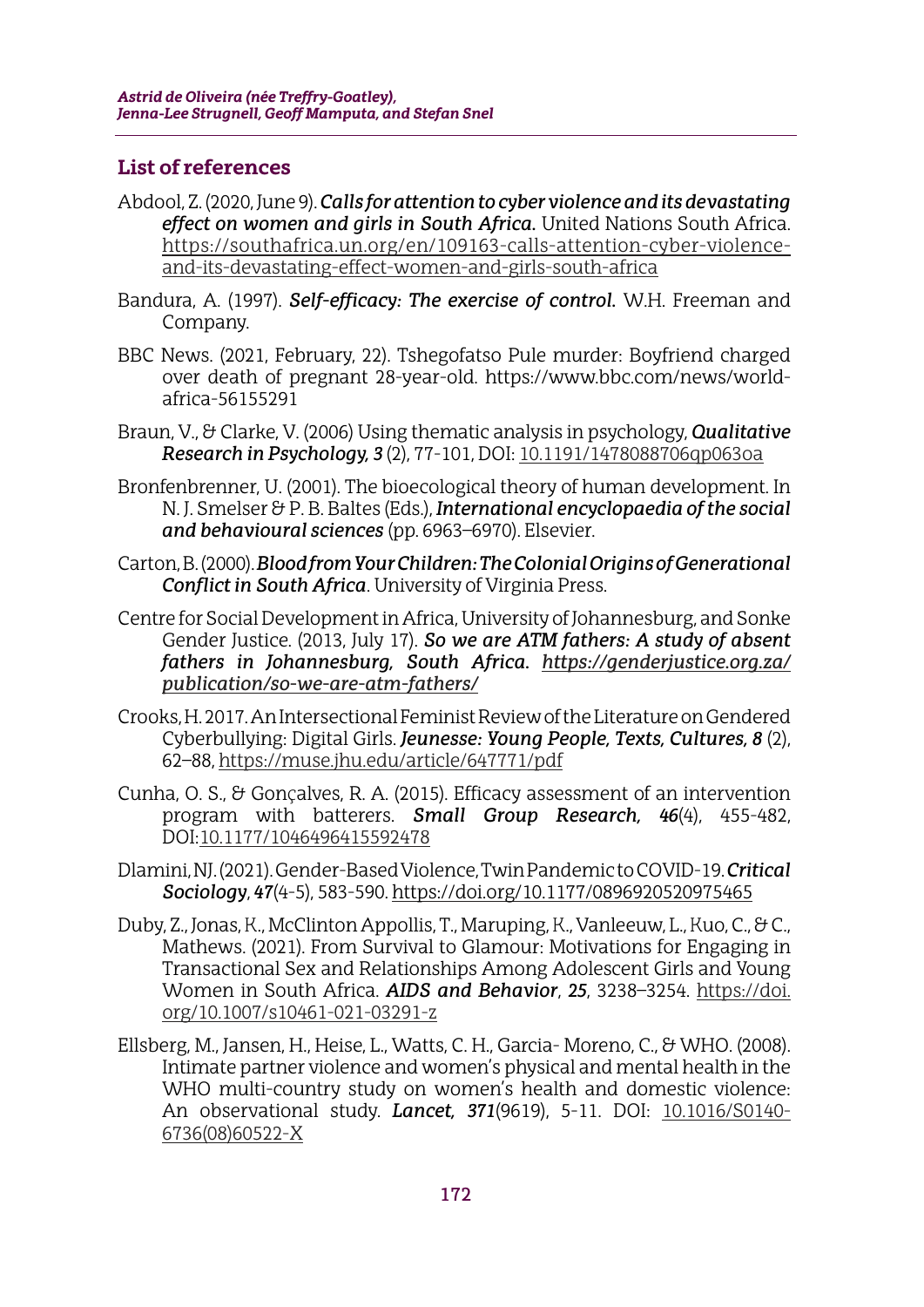- Guvuriro, S., and Booysen, S. (2019). Economic bargaining power and financial decision-making among married and cohabitant women in South Africa. *Development Southern Africa, 36* (4): 504–518. https://doi.org/10.1080/037 6835X.2019.1581599
- Hoss J, Blokland LME. (2018). Sugar daddies and blessers: a contextual study of transactional sexual interactions among young girls and older men. *J Commun Appl Soc Psychol,28*(5):306–17. https://doi.org/10.1002/casp.2361
- Human Science Research Committee (HSRC). (2021, June). *Single Mothers even more at Risk when Losing their Income,* https://absolutemama.co.za/ single-mothers-even-more-at-risk-when-losing-their-income/
- Hunter, M., (2010). *Love in the Time of AIDS: Inequality, Gender, and Rights in South Africa*. Indiana University Press.
- Joyner, K. (2016). The Epidemic of Sexual Violence in South Africa. *SAMJ, 106 (*11), 1067. DOI:10.7196/SAMJ.2016.v106i11.12097
- Kemp, S. (2021,October 27). *Social Media Users Pass 4 Billion: Digital Statshot Report.* https://blog.hootsuite.com/social-media-users-pass-4-billion/
- Machisa, M. T., Christofides, N., & Jewkes, R. (2016). Structural pathways between child abuse, poor mental health outcomes and male-perpetrated intimate partner violence. *PLoS One,11(3):e0150986.* DOI: 10.1371/journal. pone.0150986
- Makusha,T., & Richter, L. (2016). Gatekeeping and its impact on father involvement among black South Africans in rural KwaZulu-Natal. *Culture, Health & Sexuality*, *18*(3), 308–320. DOI: 10.1080/13691058.2015.1083122
- Malesa, K.G., & Sekudu, J. (2021). Being Married but Having no "Rights": Misinterpretations of *Magadi-Lobola. Indilinga African Journal of Indigenous Knowledge Systems, 20* (2). https://journals.co.za/doi/ abs/10.10520/ejc-linga\_v20\_n2\_a3
- Markham, A. N., Tiidenberg, K., & Herman, A. (2018). Ethics as methods: Doing ethics in the era of big data research— Introduction. *Social Media + Society*, *4*(3). https://doi.org/10.1177/2056305118784502
- Montesanti, S.R., & Thurston, W.E. (2015). Mapping the role of structural and interpersonal violence in the lives of women: implications for public health interventions and policy. *BMC Women's Health*, *15* (100). https:// doi.org/10.1186/s12905-015-0256-4
- Moodley, P., & Ebrahim, S. (2019). #Blesser: A critical evaluation of conceptual antecedents and the allure of a transactional relationship. *Acta Academica, 51(2): 21-40.* http://dx.doi.org/10.18820/24150479/aa51i2.2.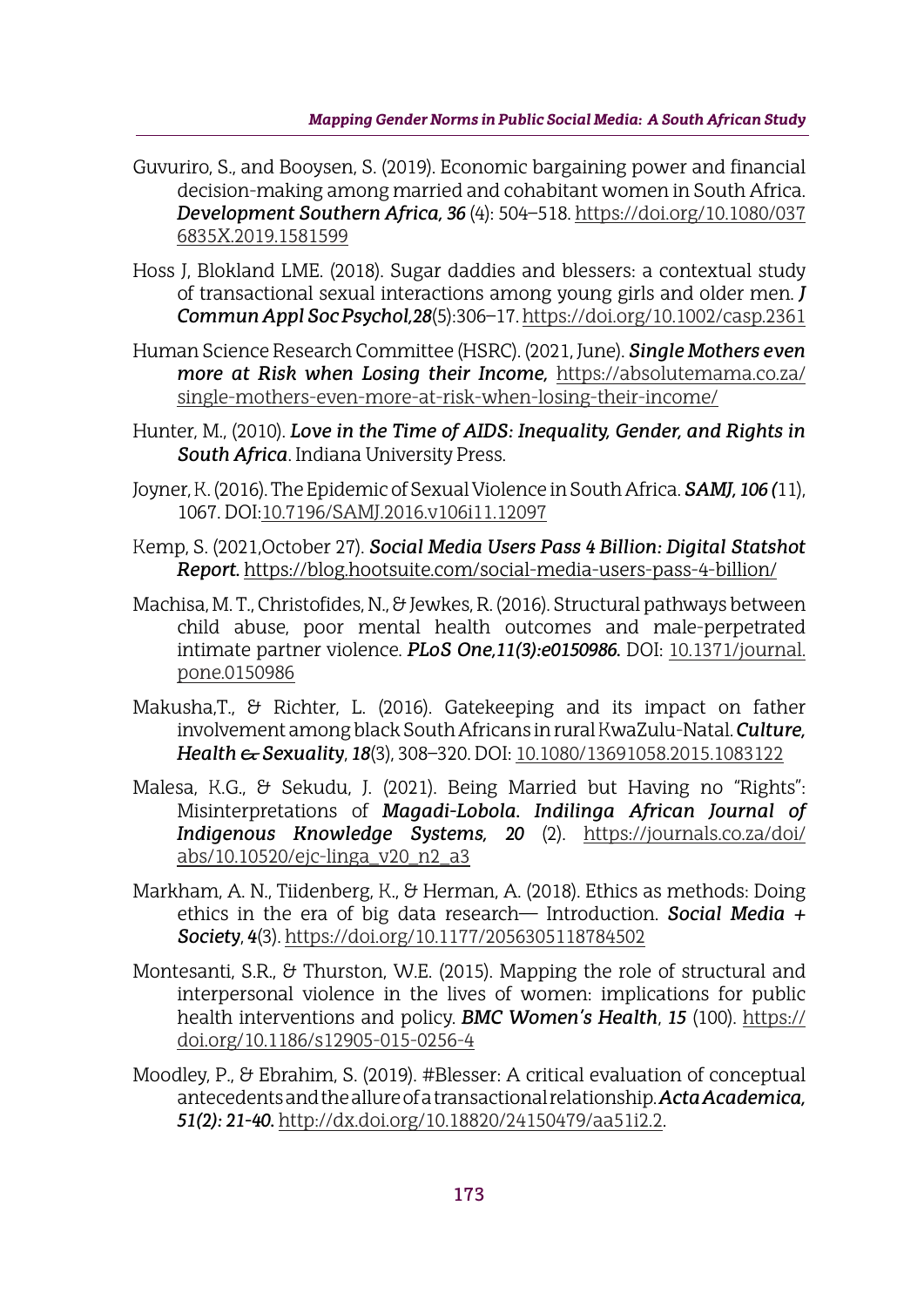- Munzel, A., & Kunz, W. (2013). Sharing Experiences via Social Media as Integral Part of the Service Experience. *SSRN Electronic Journal*. http://dx.doi. org/10.2139/ssrn.2307120
- Obar, J., & Wildman, S. (2015). Social media definition and the governance challenge: An introduction to the special issue. *Telecommunications Policy, 39*(9), 75–750 http://dx.doi.org/10.2139/ssrn.2647377
- Park, P. (2016, Jan 14). *How many people use social media in Africa?* https:// edition.cnn.com/2016/01/13/africa/africa-social-media-consumption/ index.html
- Posel, D., & Casale, D. (2013). The relationship between sex ratios and marriage rates in South Africa. *Applied Economics 45*, 663–676.
- Posel, D., Rudwick, S., & Casale, D. (2011). Is marriage a dying institution in South Africa? Exploring changes in marriage in the context of ilobolo payments. *Agenda, 25* (1), 102–111.
- Carlson, C, Ikenberg, C, & Vargas, L. (2018). *Breaking the cycle of intergenerational violence: The promise of psychosocial interventions to address children's exposure to violence.* Promundo and Sonke Gender Justice. https:// promundoglobal.org/resources/breaking-the-cycle-of-intergenerationalviolence-the-promise-of-psychosocial-interventions-to-addresschildrens-exposure-to-violence/?lang=english
- Ranganathan, M., Heise, L., MacPhail, C., Stockl.H., Silverwood, R.J., Kahn, K., Selin, A., Gómez-Olivé,X., Watts, C., & Pettifor, A. (2018). 'It's because I like things... it's a status and he buys me airtime': exploring the role of transactional sex in young women's consumption patterns in rural South Africa. *Reproductive Health, 15 (*102). https://doi.org/10.1186/s12978-018- 0539-y
- Rudwick, S., & Posel, D. (2014). Contemporary functions of *ilobolo* (bridewealth) in urban South African Zulu society. *Journal of Contemporary African Studies, 32* (1), 118–136. https://doi.org/10.1080/02589001.2014.900310
- Samuel, G., Buchanan, E. (2020). Guest Editorial: Ethical Issues in Social Media Research. *JERHRE, 15*(1-2), 3–11. https://doi.org/10.1177/1556264619901215
- Schmidt, M.C., Kolodinsky, J.M., Carsten, G.Schmidt, F.E., & MacLachlen, C. (2007). Short Term Change in Attitude and Motivating Factors to Change Abusive Behavior of Male Batterers after Participating in a Group Intervention Program Based on the Pro-Feminist and Cognitive-Behavioral Approach.*J Fam Viol 22***,** 91–100. https://doi.org/10.1007/s10896-007-9064-4